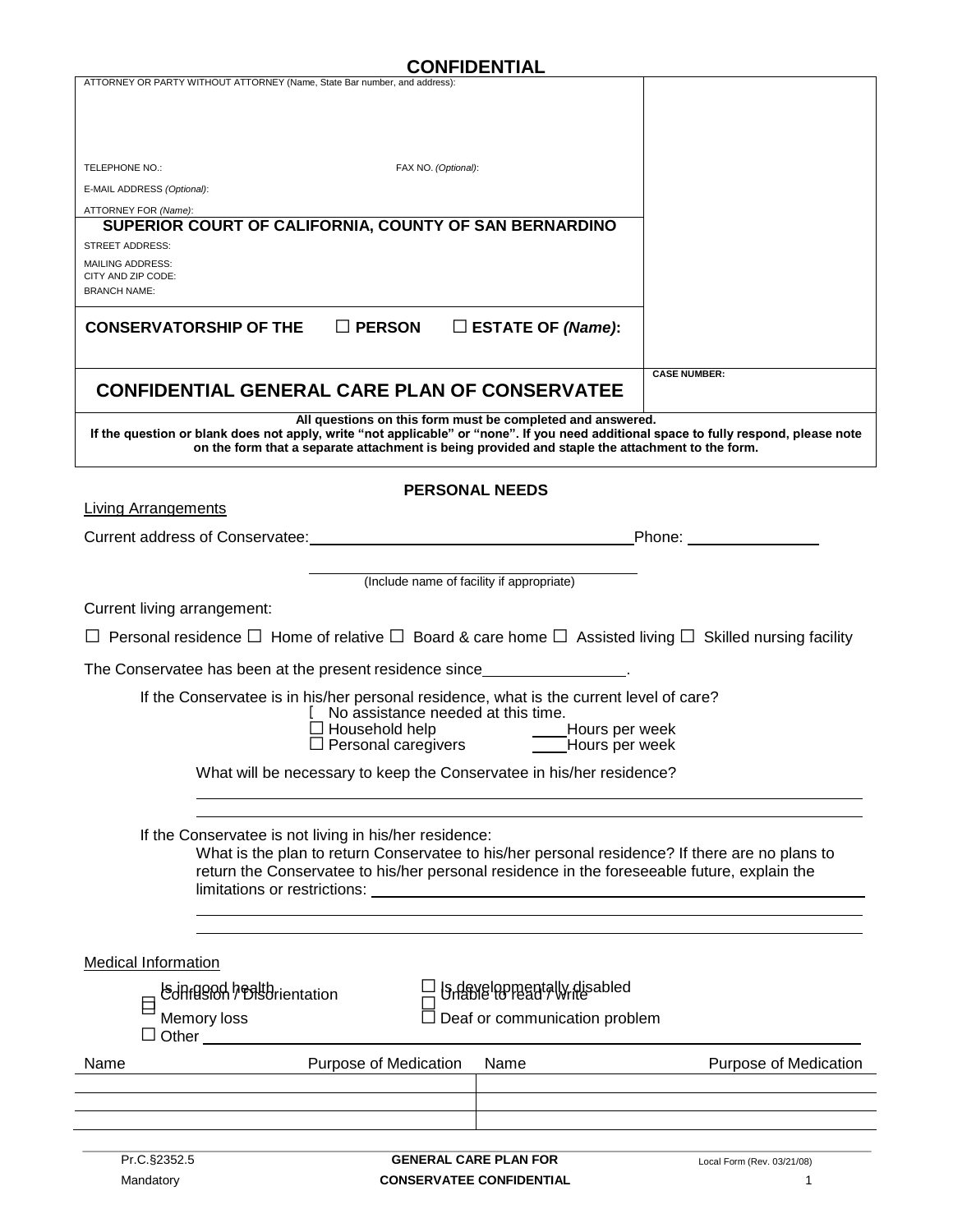| <b>CONFIDENTIAL</b>                                               |                                                                                                                                                           |                                                                                                                                                                                                                                                                                                                                                                                                                                                                                                                                                                            |                                                                                                                                              |  |  |  |
|-------------------------------------------------------------------|-----------------------------------------------------------------------------------------------------------------------------------------------------------|----------------------------------------------------------------------------------------------------------------------------------------------------------------------------------------------------------------------------------------------------------------------------------------------------------------------------------------------------------------------------------------------------------------------------------------------------------------------------------------------------------------------------------------------------------------------------|----------------------------------------------------------------------------------------------------------------------------------------------|--|--|--|
| CONSERVATORSHIP OF (Name):                                        |                                                                                                                                                           |                                                                                                                                                                                                                                                                                                                                                                                                                                                                                                                                                                            | <b>CASE NUMBER:</b>                                                                                                                          |  |  |  |
|                                                                   |                                                                                                                                                           |                                                                                                                                                                                                                                                                                                                                                                                                                                                                                                                                                                            |                                                                                                                                              |  |  |  |
| Provider                                                          | Name                                                                                                                                                      | Phone number                                                                                                                                                                                                                                                                                                                                                                                                                                                                                                                                                               | Last visit                                                                                                                                   |  |  |  |
| Physician                                                         |                                                                                                                                                           |                                                                                                                                                                                                                                                                                                                                                                                                                                                                                                                                                                            |                                                                                                                                              |  |  |  |
| Dentist<br>Other                                                  |                                                                                                                                                           |                                                                                                                                                                                                                                                                                                                                                                                                                                                                                                                                                                            |                                                                                                                                              |  |  |  |
| (e.g. visiting nurse, case worker)                                |                                                                                                                                                           |                                                                                                                                                                                                                                                                                                                                                                                                                                                                                                                                                                            |                                                                                                                                              |  |  |  |
| <b>Visitations</b>                                                |                                                                                                                                                           |                                                                                                                                                                                                                                                                                                                                                                                                                                                                                                                                                                            |                                                                                                                                              |  |  |  |
|                                                                   | How often do you visit the Conservatee?                                                                                                                   | Are any visitations particularly valued or upsetting to the Conservatee?                                                                                                                                                                                                                                                                                                                                                                                                                                                                                                   | How often does the Conservatee receive visits from family and friends?                                                                       |  |  |  |
| Activities                                                        |                                                                                                                                                           |                                                                                                                                                                                                                                                                                                                                                                                                                                                                                                                                                                            |                                                                                                                                              |  |  |  |
| $\square$ Outings<br>Social                                       | Describe the normal activities of Conservatee:<br>$\Box$ Educational                                                                                      |                                                                                                                                                                                                                                                                                                                                                                                                                                                                                                                                                                            | Television / Radio<br><u> 1989 - Johann Stoff, deutscher Stoffen und der Stoffen und der Stoffen und der Stoffen und der Stoffen und der</u> |  |  |  |
|                                                                   | $\Box$ Recreational                                                                                                                                       |                                                                                                                                                                                                                                                                                                                                                                                                                                                                                                                                                                            |                                                                                                                                              |  |  |  |
|                                                                   |                                                                                                                                                           |                                                                                                                                                                                                                                                                                                                                                                                                                                                                                                                                                                            |                                                                                                                                              |  |  |  |
| <b>Special Problems</b>                                           |                                                                                                                                                           |                                                                                                                                                                                                                                                                                                                                                                                                                                                                                                                                                                            | Explain how you have addressed any special needs or problems raised by the Court Investigator, the Court, or                                 |  |  |  |
|                                                                   |                                                                                                                                                           | <b>FINANCIAL NEEDS</b>                                                                                                                                                                                                                                                                                                                                                                                                                                                                                                                                                     |                                                                                                                                              |  |  |  |
| <b>Estimated Monthly Income</b>                                   |                                                                                                                                                           |                                                                                                                                                                                                                                                                                                                                                                                                                                                                                                                                                                            |                                                                                                                                              |  |  |  |
| Social Security                                                   | <b>Veterans Benefits</b><br>Supplemental Security Income \$__ Estimated<br>Interest from Investment \$                                                    | <b>Dividends</b><br>Rentals<br>Other                                                                                                                                                                                                                                                                                                                                                                                                                                                                                                                                       | Income - other sources<br>\$<br><b>TOTAL Estimated Monthly Income</b>                                                                        |  |  |  |
| <b>Estimated Monthly Expenses</b><br><b>TAXES</b><br>Income       | Currently Paid?<br>$\Box$ Yes $\Box$ No                                                                                                                   | Next Due Date                                                                                                                                                                                                                                                                                                                                                                                                                                                                                                                                                              | <b>Estimated Monthly Payment</b>                                                                                                             |  |  |  |
| <b>Real Estate</b>                                                | $\Box$ Yes $\Box$ No                                                                                                                                      |                                                                                                                                                                                                                                                                                                                                                                                                                                                                                                                                                                            | \$                                                                                                                                           |  |  |  |
|                                                                   |                                                                                                                                                           |                                                                                                                                                                                                                                                                                                                                                                                                                                                                                                                                                                            |                                                                                                                                              |  |  |  |
| <b>INSURANCE</b><br><b>Workers Comp</b><br><b>Health</b><br>Other | Company<br><b>Estimated Monthly Payment</b><br>Homeowners Renters<br>Automobile                                                                           | Yes<br>No<br>□Yes □No<br><u> The Communication of the Communication of the Communication of the Communication of the Communication of the Communication of the Communication of the Communication of the Communication of the Communication of the Commun</u><br>∃Yes □No<br><u> 1980 - Johann Barnett, fransk konge</u><br>Yes<br>$\square$ No<br><u> 1980 - Johann Barnett, f</u><br>Yes $\square$ No<br>Yes $\Box$ No<br><u>and a strong part of the strong part of the strong part of the strong part of the strong part of the strong par</u><br>$\Box$ Yes $\Box$ No | Premium Paid<br>Coverage Amount<br>\$<br>\$<br>$\mathbb{S}$                                                                                  |  |  |  |
| <b>LIVING EXPENSES</b><br>Medical and<br>Food                     | $\sim$<br>Rent or Mortgage<br>Nursing Home or<br>Board & Care Home \$<br>Live-In Attendants \$<br>Other Care Providers \$<br>\$<br><b>Dental Supplies</b> | <b>Utilities</b><br>Telephone<br>Laundry and Cleaning<br>Clothing<br>Entertainment / Recreation<br>Transportation<br>Other_____________                                                                                                                                                                                                                                                                                                                                                                                                                                    | <b>TOTAL Estimated Monthly Expenses \$</b>                                                                                                   |  |  |  |